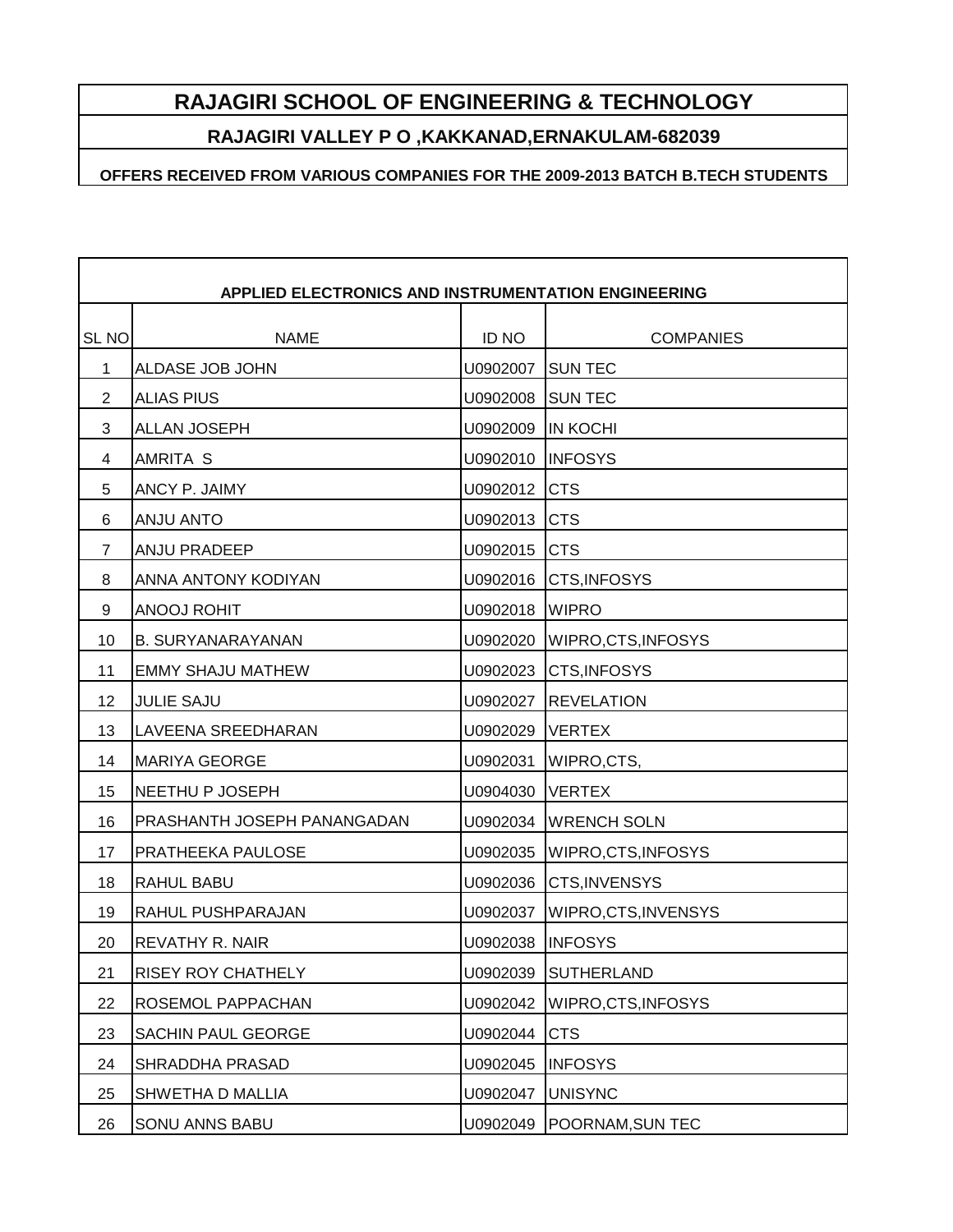| 27 | <b>SWETHA PAUL</b>     | U0902052 CTS            |  |
|----|------------------------|-------------------------|--|
| 28 | <b>TESSA ROSE MARY</b> | <b>U0902053 INFOSYS</b> |  |
| 29 | <b>TREESA JOSEPH</b>   | U0902055 CTS            |  |
| 30 | VARSHA.V.PAI           | U0903116 UST            |  |
| 31 | <b>IAKHIL ALEX</b>     | U0902004 CTS            |  |

|                | <b>COMPUTER SCIENCE AND ENGINEERING</b> |                |                                 |  |
|----------------|-----------------------------------------|----------------|---------------------------------|--|
|                | SL NO NAME                              | <b>ID NO</b>   | <b>COMPANIES</b>                |  |
| 1              | ACHUTH KRISHNAN S.                      | U0903001       | WIPRO, CTS, HCL                 |  |
| 2              | AGILE JACOB C.X.                        |                | U0903002   DIGITAL NIRVANA      |  |
| 3              | AIDA ANN ISSAC                          | U0903003       | WIPRO, INFOSYS, HCL             |  |
| 4              | AISWARYA P. KRISHNAN                    | U0903004       | <b>WIPRO, HCL</b>               |  |
| 5              | <b>YOL OLA</b>                          | U0903005       | <b>HCL</b>                      |  |
| 6              | AKSHAY ABRAHAM OOMMEN                   |                | U0903006  INFOSYS, HCL          |  |
| $\overline{7}$ | AMALA PAULSON                           | U0903009       | <b>WIPRO,CTS</b>                |  |
| 8              | AMMU THOMAS                             | U0903010       | <b>HCL</b>                      |  |
| 9              | AMRITA V.                               | U0903011       | WIPRO, CTS, INFOSYS, HCL        |  |
| 10             | AMRITA S.                               | U0903012       | <b>CTS</b>                      |  |
| 11             | AMRITHA JANARDAN                        |                | U0903013 WIPRO, CTS, HCL        |  |
| 12             | AMRUTHA FLORENCE RAPHAEL                | U0903014 CTS   |                                 |  |
| 13             | <b>ANITA MATHEW</b>                     | U0903015 WIPRO |                                 |  |
| 14             | ANJALI NARAYANAN                        |                | U0903016  INFOSYS, HCL          |  |
| 15             | ANNIE JOSE KAILATH                      | u0903019       | <b>MPHASIS</b>                  |  |
| 16             | ANUPAMA S.                              | U0903022 WIPRO |                                 |  |
| 17             | <b>ASHI RASHID</b>                      |                | U0903023 WIPRO, CTS, HCL        |  |
| 18             | ASWATHY P. SREEVATSAN                   |                | U0903025  INFOSYS, HCL          |  |
| 19             | <b>ASWATHY R.</b>                       | U0903026       | WIPRO, CTS, INFOSYS, HCL        |  |
| 20             | <b>ATHEENA CELIN BENNY</b>              | U0903027       | <b>WIPRO,CTS</b>                |  |
| 21             | BEDWIN TAITUS K.                        | U0903028       | <b>CTS</b>                      |  |
| 22             | BINU M.G.                               | U0903030       | WIPRO, CTS, HCL                 |  |
| 23             | CICILY ATHIRA C.X.                      | U0903032       | <b>RMESI</b>                    |  |
| 24             | <b>CIMURON SAVIONA PAIVA</b>            | U0903033       | CTS, HCL                        |  |
| 25             | DAISE ROSALINE PRADEEP                  | U0903035       | <b>HCL</b>                      |  |
| 26             | DEEPA WILLIAMS                          | U0903036       | <b>CTS</b>                      |  |
| 27             | DEEPTHIN.                               | U0903037       | WIPRO, CTS, HCL, SUBEX, SAMSUNG |  |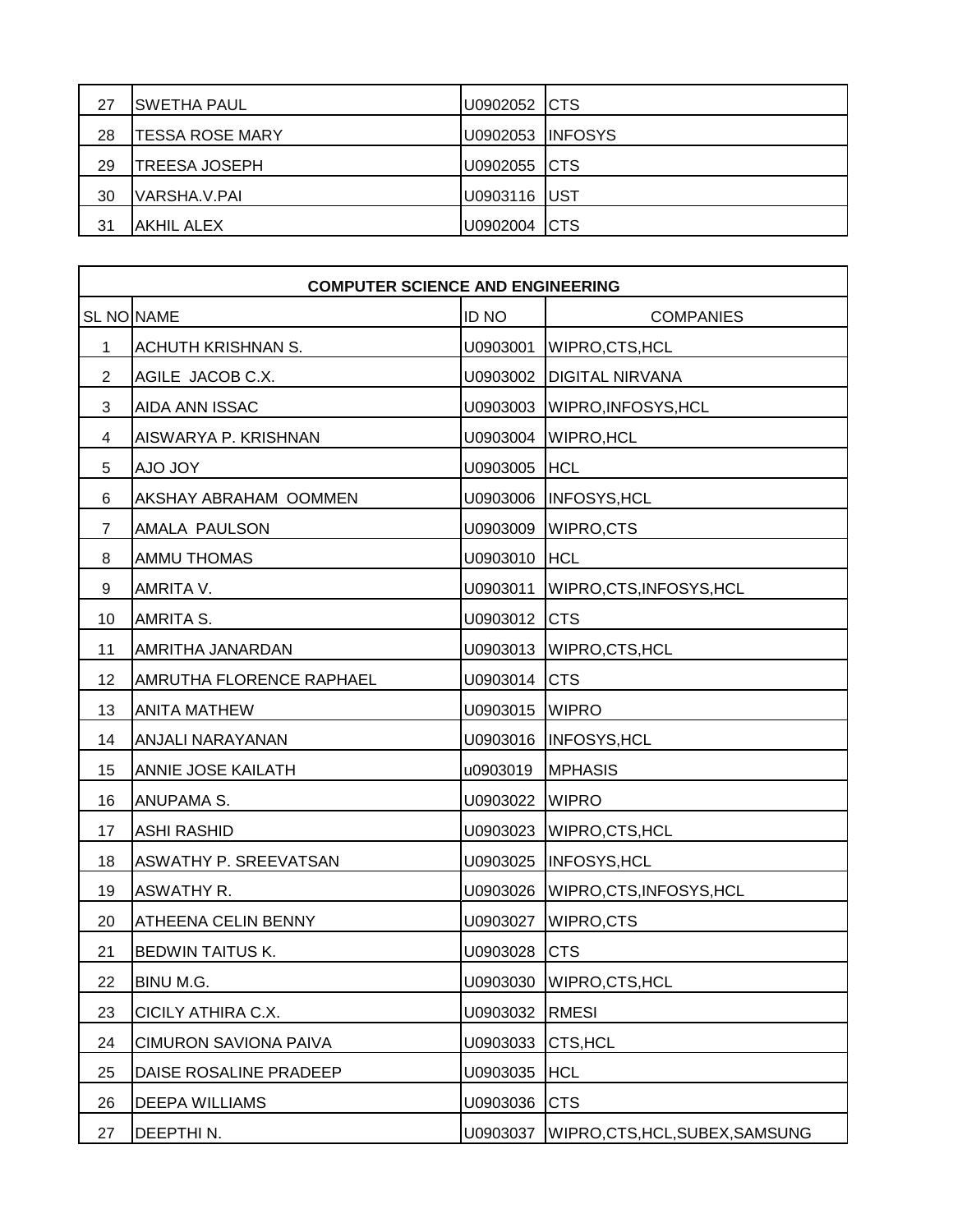| 28 | ELIZA THOMAS ALAPATT           | U0903039 | <b>CTS</b>                     |
|----|--------------------------------|----------|--------------------------------|
| 29 | <b>ELIZABETH THOMAS</b>        | U0903041 | SUTHERLAND, MPHASIS            |
| 30 | <b>GEORGE JACOB KAPPEN</b>     | U0903042 | MUZARIS, UST                   |
| 31 | GEORGE P.V.                    | U0903043 | <b>TELENOVA</b>                |
| 32 | <b>GEORGI VARGHESE KURIAN</b>  | U0903044 | <b>HCL</b>                     |
| 33 | <b>GINU MARY JOHN</b>          | U0903045 | <b>CTS</b>                     |
| 34 | <b>GITTU GEORGE</b>            | U0903046 | <b>SRIRAM</b>                  |
| 35 | <b>HEERA ANIL</b>              | U0903047 | INFOSYS, SUBEX, HCL            |
| 36 | <b>HELEN HENDRY</b>            | U0903048 | <b>COLAN</b>                   |
| 37 | <b>HITHA RAJU</b>              | U0903049 | CTS, INFOSYS, HCL              |
| 38 | JAISYMOL P. JAMES              | U0903050 | <b>POORNAM</b>                 |
| 39 | JEEVADAS K.Y.                  | U0903052 | POORNAM, IBS, SIEMENS, ARICENT |
| 40 | JEFFY JOSE                     | U0903053 | CTS, INFOSYS, HCL              |
| 41 | <b>JOBIS JACOB JOHN</b>        | U0903054 | <b>WIPRO</b>                   |
| 42 | <b>JOSE ZACHARIAS</b>          | U0903055 | WIPRO, INFOSYS, HCL            |
| 43 | <b>KIRAN KURIAS</b>            | U0903057 | <b>CTS</b>                     |
| 44 | KOCHUTREASIA VINCENT           | U0903058 | WIPRO, INFOSYS                 |
| 45 | LAKSHMI K.U.                   | U0903059 | WIPRO, CTS, HCL                |
| 46 | LEKSHMI C.S.                   | U0903060 | INFOSYS, HCL                   |
| 47 | LIDIYA ROSS GEORGE M.          | U0903061 | POORNAM, IBS                   |
| 48 | LIYA JOSE                      | U0903063 | WIPRO, CTS, INFOSYS, HCL       |
| 49 | <b>LIZ MARTIN</b>              | U0903064 | WIPRO, CTS, HCL                |
| 50 | <b>MARIA JOHN</b>              | U0903065 | <b>INFOSYS, HCL</b>            |
| 51 | MARIYA JOSE KURIYAN            | U0903067 | WIPRO,CTS                      |
| 52 | <b>MEERA ANTONY</b>            | U0903068 | <b>CTS</b>                     |
| 53 | MELVIN J. TOMY                 | U0903069 | WIPRO, CTS, HCL                |
| 54 | <b>MERIN GEORGE PONNEZHATH</b> | U0903070 | CTS, HCL                       |
| 55 | <b>MERIN SUSAN THOMAS</b>      | U0903071 | WIPRO, CTS, HCL                |
| 56 | <b>MERLIT JOSE</b>             | U0903072 | WIPRO,CTS                      |
| 57 | <b>MOBIN PHILIP MATHEWS</b>    | U0903073 | <b>CTS</b>                     |
| 58 | <b>MUNNA RAE LUKOSE</b>        | U0903074 | <b>POORNAM</b>                 |
| 59 | NAKUL JOSEPH                   | U0903075 | <b>IBS</b>                     |
| 60 | NAMITHA EMA JACOB              | U0903076 | <b>GET YOUR SOLN</b>           |
| 61 | NAZNEEN MUSTAFFA PALLIVALAPPIL | U0903078 | WIPRO, CTS, HCL                |
| 62 | NEENU VARGHESE                 | U0903079 | <b>WIPRO</b>                   |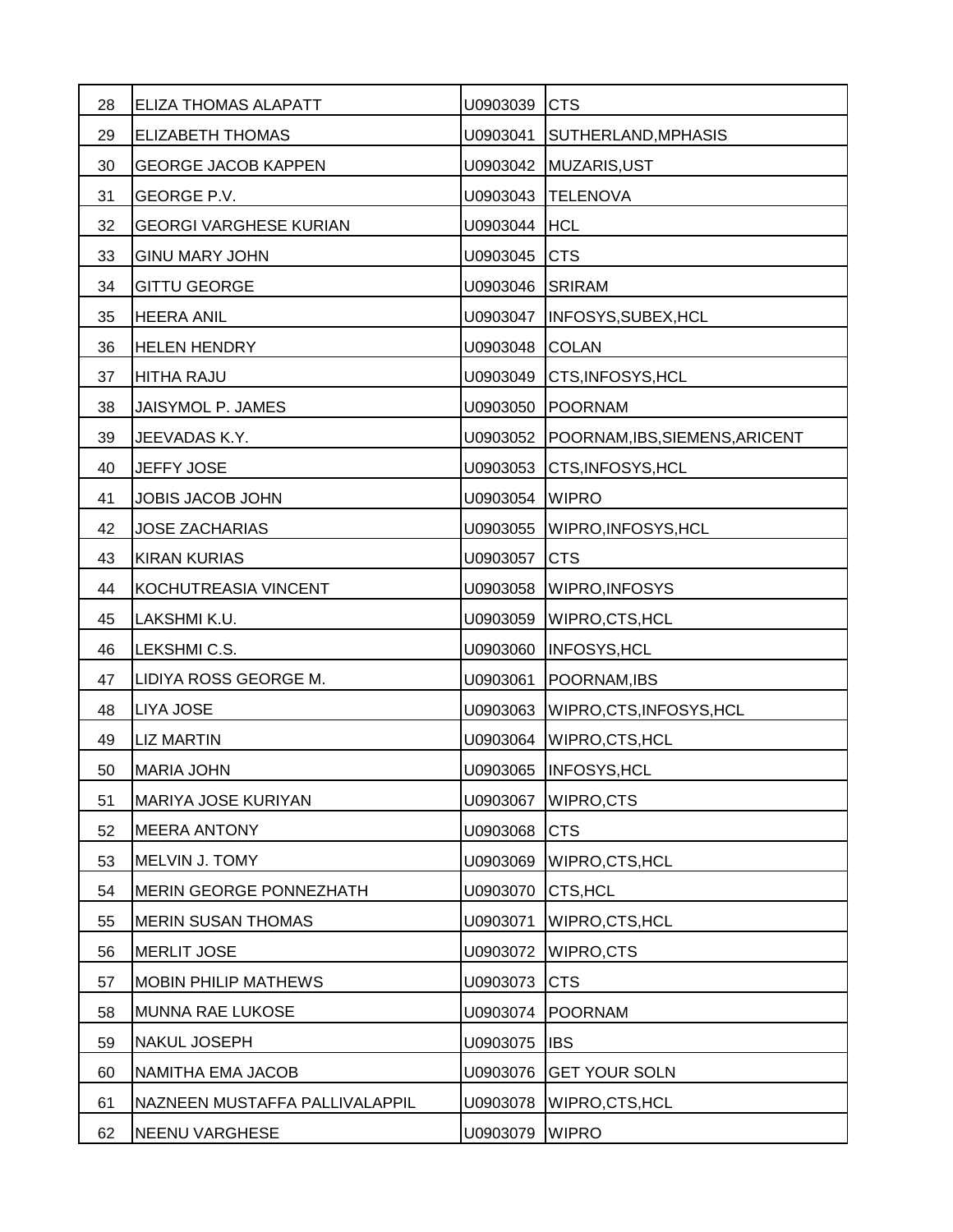| 63 | NIDHIN KURIAN JOHN     | U0903080 | WIPRO,CTS                       |
|----|------------------------|----------|---------------------------------|
| 64 | NIKHILA JOSHY          | U0903081 | <b>CALPIN</b>                   |
| 65 | PRASEETHA P.K.         | U0903085 | <b>HCL</b>                      |
| 66 | RAJESWARI M.C.         | U0903086 | RMESI, ARICENT                  |
| 67 | <b>REEMY ROY</b>       | U0903087 | WIPRO, CTS, INFOSYS, HCL        |
| 68 | <b>REMY JACOB</b>      | U0903088 | CTS, INFOSYS, HCL               |
| 69 | <b>RESHMA SANTHOSH</b> | U0903089 | <b>CTS</b>                      |
| 70 | <b>RINI RAJAN</b>      | U0903090 | CTS, INFOSYS                    |
| 71 | RINTU KOIKKARA         | U0903091 | <b>CTS</b>                      |
| 72 | <b>ROSHNI GEORGE</b>   | U0903092 | <b>CTS</b>                      |
| 73 | SACHIN JAMES           | U0903093 | <b>ERNEST &amp; YOUNG</b>       |
| 74 | SAFAL T. KAMARUDDIN    | U0903094 | WIPRO, CTS, HCL                 |
| 75 | SAI SHYAM G.           | U0903095 | CTS, HCL                        |
| 76 | SAJO JOSEPH            | U0903096 | <b>AUXBRI</b>                   |
| 77 | SAMIR ZACHARIAH GEORGE | U0903097 | <b>GET YOUR SOLN</b>            |
| 78 | <b>SANJAY THOMAS</b>   | U0903098 | WIPRO, CTS, INFOSYS, HCL        |
| 79 | SANKAR G.              | U0903099 | <b>CTS</b>                      |
| 80 | SETHULAKSHMI V.        | U0903100 | WIPRO, CTS, INFOSYS, HCL        |
| 81 | SHEETHAL BABU          | U0903101 | <b>GET YOUR SOLN</b>            |
| 82 | SHERIN MARY ALEX       | U0903102 | <b>GET YOUR SOLN</b>            |
| 83 | SHILPA JOSEPH          | U0903103 | <b>WIPRO, HCL</b>               |
| 84 | <b>SOUMYA MATHEW</b>   | U0903106 | INFOSYS, HCL                    |
| 85 | <b>SRUTHI THOMAS</b>   | U0903107 | WIPRO, CTS, INFOSYS, HCL, SUBEX |
| 86 | THOMAS CHERIAN         | U0903109 | <b>WIPRO, SUN TEC</b>           |
| 87 | THOMAS J. PADAMADAN    | U0903110 | CTS, INFOSYS, HCL               |
| 88 | THOMAS SEBASTIAN       | U0903111 | WIPRO, INFOSYS                  |
| 89 | <b>THOMSY WILLIAM</b>  | U0903112 | <b>CTS</b>                      |
| 90 | <b>TONY KAPPEN</b>     | U0903114 | <b>HCL</b>                      |
| 91 | TREESA MARY N.J.       | U0903115 | CTS, INFOSYS, HCL               |
| 92 | <b>VEENA THOMAS</b>    | U0903117 | <b>WIPRO</b>                    |
| 93 | VIDYA NEELAKANDA IYER  | U0903118 | WIPRO, CTS, INFOSYS, HCL        |
| 94 | <b>VIMAL</b>           | U0903119 | <b>COLAN</b>                    |
| 95 | YOHAN JOSEPH           | U0903120 | <b>CTS</b>                      |
| 96 | CLINT K. JOHN          | U0903034 | <b>TECH MAHINDRA</b>            |
| 97 | <b>BINI BABU</b>       | U0903029 | <b>ICE SOFTWARE</b>             |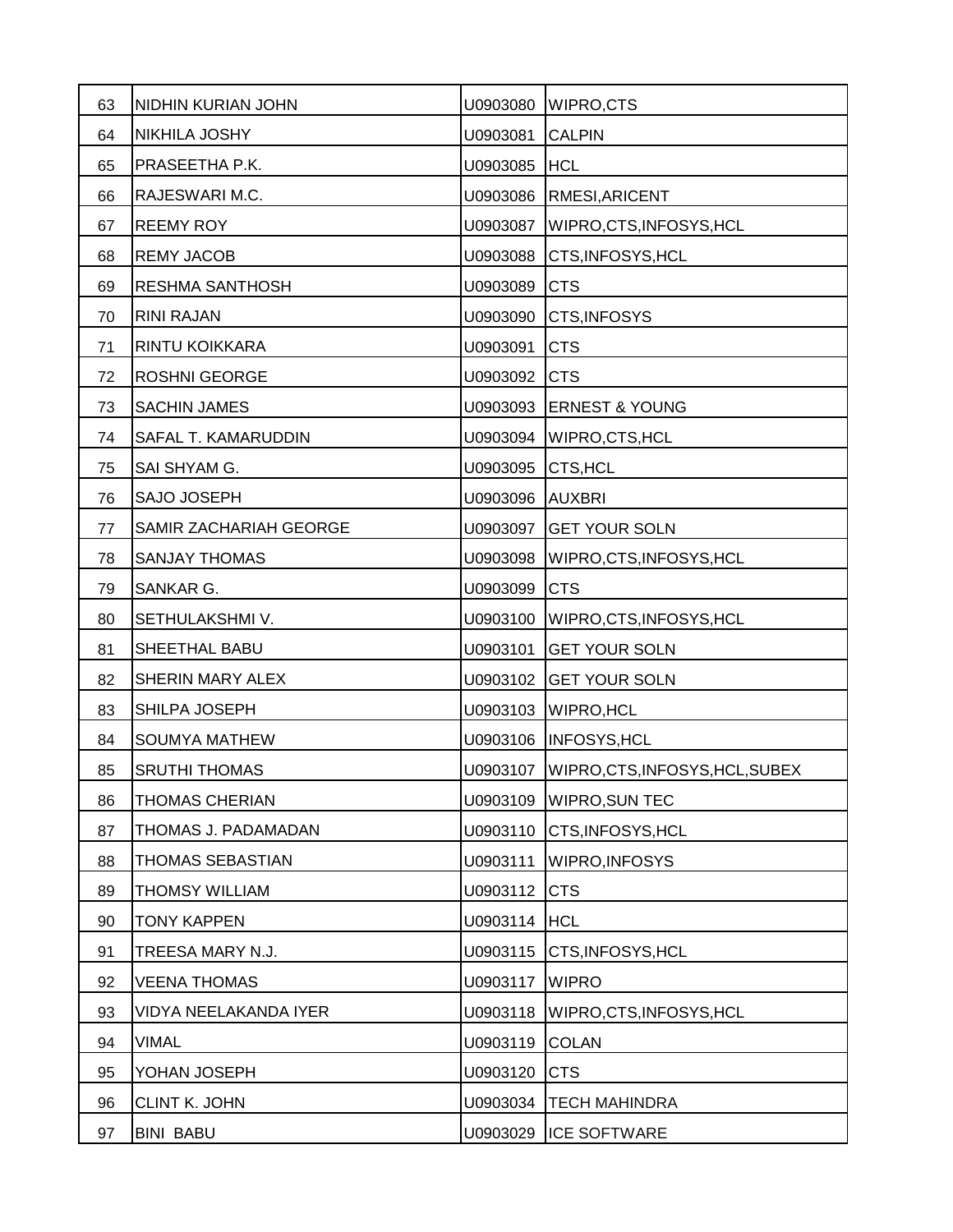| 98               | <b>JAYA BABU</b>                          | U0903051     | <b>EXCEL SOFTWARE</b>          |
|------------------|-------------------------------------------|--------------|--------------------------------|
|                  | ELECTRONICS AND COMMUNICATION ENGINEERING |              |                                |
| SL <sub>NO</sub> | <b>NAME</b>                               | <b>ID NO</b> | <b>COMPANIES</b>               |
| 1                | <b>ABDUL HALEEM</b>                       | U0902001     | <b>HCL</b>                     |
| $\overline{2}$   | ABEL PAUL BABU                            | U0901001     | <b>WIPRO, HCL</b>              |
| 3                | <b>ABIN JACOB</b>                         | U0901002     | <b>INFOSYS, HCL</b>            |
| 4                | AISWARYA K.                               | U0901003     | CTS, HCL                       |
| 5                | <b>AJU THOMAS</b>                         | U0901005     | <b>CTS</b>                     |
| 6                | AKHILA V.C.                               | U0901007     | <b>VERTEX</b>                  |
| $\overline{7}$   | ALAN JACOB GEORGE                         | U0901008     | WIPRO, CTS, HCL                |
| 8                | ALKA ZACHARIA                             | U0901010     | <b>CTS</b>                     |
| 9                | ALLEN MATHEW JOHN                         | U0901011     | <b>CTS</b>                     |
| 10               | ALVIN JOHNSON                             | U0901012     | <b>WIPRO, INFOSYS</b>          |
| 11               | ANAND IYPE C.J.                           | U0901013     | <b>WIPRO</b>                   |
| 12               | ANCY JOY                                  | U0901014     | <b>CTS</b>                     |
| 13               | ANILA JOSE                                | U0901015     | <b>CTS</b>                     |
| 14               | ANITA A. THATTIL                          | U0901016     | POORNAM                        |
| 15               | ANN MARY BASIL                            | U0901017 HCL |                                |
| 16               | ANNET FERNANDEZ A.                        | U0901019     | WIPRO, INFOSYS, HCL            |
| 17               | ANU ANTONY VELLAIPARAMPIL                 |              | U0901022   WIPRO, HCL, INFOSYS |
| 18               | ANU ANTONY                                | U0901021     | WIPRO, CTS, HCL, INFOSYS       |
| 19               | ANU JOSE KALLUMKAL                        | U0901023     | <b>CTS</b>                     |
| 20               | ANU M. DOMINIC                            |              | U0901024   INFOSYS, HCL        |
| 21               | APARNA K. MENON                           | U0901025     | WIPRO,CTS                      |
| 22               | <b>BETTY VARKEY</b>                       | U0901029     | <b>WIPRO</b>                   |
| 23               | <b>BIJO JOY</b>                           | U0901030     | <b>UST</b>                     |
| 24               | <b>DENNIS MATHEW</b>                      | U0901033     | WIPRO,CTS                      |
| 25               | DERINE JOY                                | U0901034     | WIPRO, HCL, COREEL             |
| 26               | DIJIN ISSAC JOHN                          | U0901035     | CTS, INFOSYS                   |
| 27               | DONA ELIZA JOSEPH                         | U0901037     | WIPRO,CTS                      |
| 28               | DWAIN JUDE VAZ                            | U0901038     | <b>HCL</b>                     |
| 29               | EBIN JOY                                  | U0901039     | WIPRO, CTS, HCL                |
| 30               | <b>EBIN MANUEL</b>                        | U0901041     | <b>WIPRO, HCL</b>              |
| 31               | ELIZABETH JOHN                            | U0901042     | CTS, HCL                       |
| 32               | ELIZABETH ZACHARIA                        | U0901043     | <b>WIPRO</b>                   |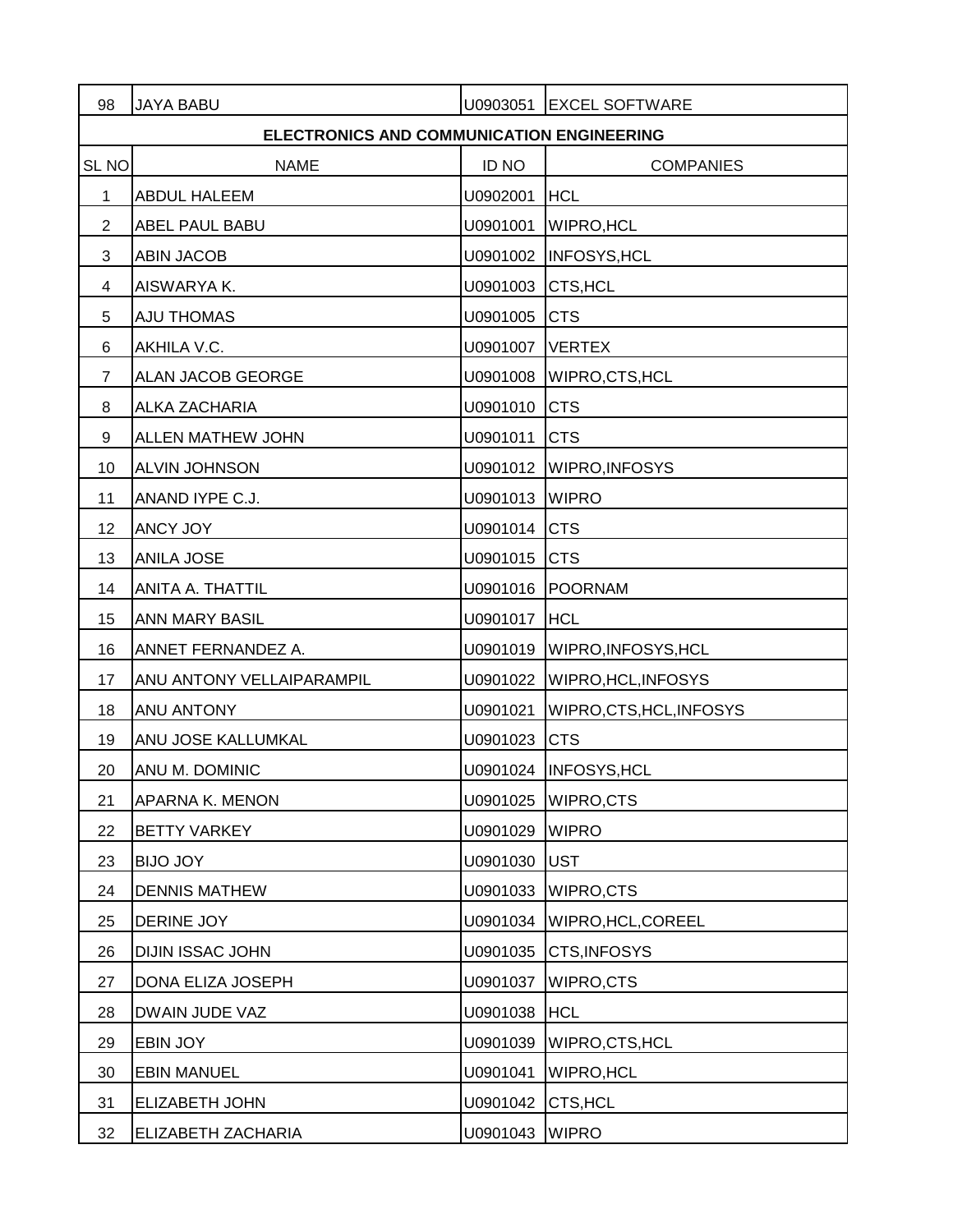| 33 | <b>FEBIE JOSEPH</b>                | U0901044 | CTS, HCL                            |
|----|------------------------------------|----------|-------------------------------------|
| 34 | <b>FEBIN PHILIP</b>                |          | U0901045   WIPRO, CTS, INFOSYS, HCL |
| 35 | <b>GEORGE THOMAS MANGALAPALLIL</b> | U0901048 | <b>SUTHERLAND</b>                   |
| 36 | <b>GREESHMA GOPIDAS</b>            | U0901049 | <b>CTS</b>                          |
| 37 | JERIN EMMANUEL MATHEW              | U0901050 | <b>SUN TEC</b>                      |
| 38 | JERIN P. GEORGE                    | U0901051 | <b>WIPRO, HCL</b>                   |
| 39 | JINTO V.R.                         | U0901053 | <b>HCL</b>                          |
| 40 | <b>JOHN CHERIAN</b>                |          | U0901055 HCL, INFOSYS               |
| 41 | <b>JOJU SUBASH</b>                 | U0901056 | <b>HCL</b>                          |
| 42 | <b>JOSEPH THOMAS</b>               | U0901057 | SUTHERLAND                          |
| 43 | <b>KEVIN SCARIA</b>                | U0901058 | SUTHERLAND, SRIRAM                  |
| 44 | <b>KIRAN C. SONY</b>               | U0901059 | <b>HCL</b>                          |
| 45 | MARY AMALA K.A.                    | U0901061 | CTS, HCL                            |
| 46 | <b>MATHEW ABRAHAM</b>              | U0901062 | CTS, INFOSYS, HCL                   |
| 47 | MELVIN MANOJ MATHEW                | U0901063 | <b>ELVEERA</b>                      |
| 48 | MINNI J. KAPPEN                    | U0901064 | <b>VERTEX</b>                       |
| 49 | <b>MITHUN MATHEW</b>               | U0901065 | WIPRO, CTS, INFOSYS, HCL            |
| 50 | MRUDULA K.                         | U0901066 | WIPRO, CTS, INFOSYS, HCL            |
| 51 | <b>NAVIN ROBY</b>                  | U0901067 | CTS, INFOSYS, HCL                   |
| 52 | NAZRIN P.B.                        | U0901068 | <b>WIPRO, INFOSYS</b>               |
| 53 | NEDUVELIL SNEHA MOL TREESA         | U0901069 | <b>WIPRO, INFOSYS</b>               |
| 54 | NEETA ABIRAAMI T.N.                | U0901070 | <b>WIPRO</b>                        |
| 55 | NEETHU JOSE                        | U0901071 | WIPRO, INFOSYS, HCL                 |
| 56 | NEHA P.                            | U0901072 | WIPRO, CTS, INFOSYS, HCL            |
| 57 | NEVIN BABY JOSEPH                  | U0901073 | <b>CTS</b>                          |
| 58 | NICKSON P. JOSE                    | U0901074 | CTS, INFOSYS                        |
| 59 | NIKHIL T. JOY                      | U0901076 | WIPRO, INFOSYS, HCL                 |
| 60 | NITHIN CLEETUS                     | U0901077 | WIPRO, INFOSYS                      |
| 61 | NIYA MARIYA JOHN                   | U0901078 | <b>VERTEX</b>                       |
| 62 | PAUL JAMES                         | U0901079 | <b>HCL</b>                          |
| 63 | PINKY JOY                          | U0901081 | WIPRO, CTS, INFOSYS                 |
| 64 | PRAVEEN SOJAN                      | U0901082 | CTS, INFOSYS, HCL                   |
| 65 | PRINCY MARIA PAUL                  | U0901083 | CTS, INFOSYS                        |
| 66 | PRIYA ANNMARY CHENNEMKERIL         | U0901084 | WIPRO, CTS, INFOSYS, HCL            |
| 67 | RENI ELIZABETH JOY EANTHUMMOOTTIL  | U0901085 | <b>INFOSYS, HCL</b>                 |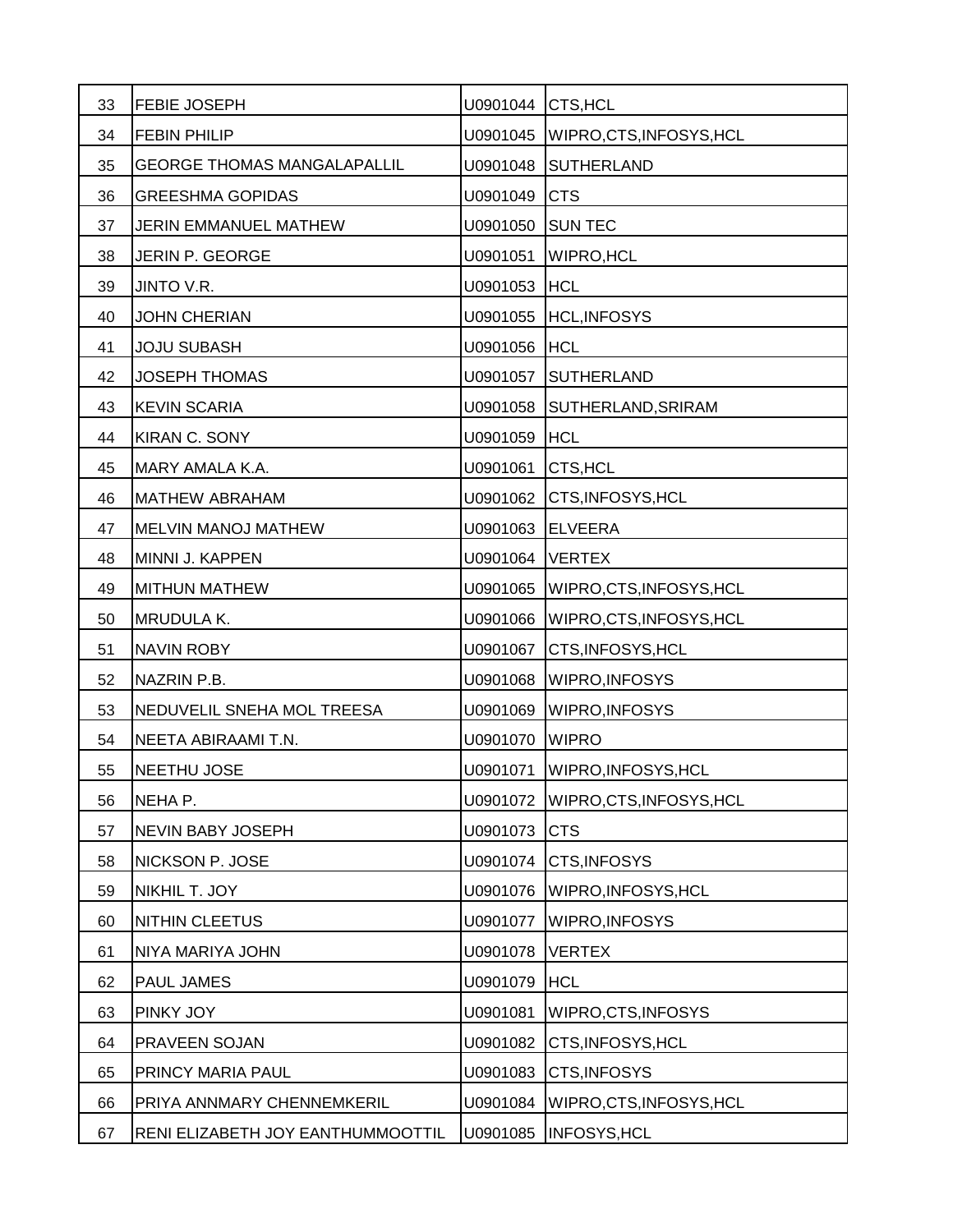| 68               | <b>RENOY PAULOSE</b>                   | U0901086     | <b>WIPRO, HCL</b>                 |
|------------------|----------------------------------------|--------------|-----------------------------------|
| 69               | <b>RISON SIMON</b>                     | U0901088     | <b>CTS</b>                        |
| 70               | RIYA CHERIAN                           | U0901089     | <b>ALIANZ</b>                     |
| 71               | ROBIN THOMAS                           | U0901090     | <b>WIPRO, HCL</b>                 |
| 72               | ROOPA TOMS                             | U0901091     | WIPRO, CTS, HCL                   |
| 73               | ROSE J. VATTATHARA                     | U0901092     | WIPRO, INFOSYS, HCL               |
| 74               | ROSHAN JOSEPH VINCENT                  | U0901093     | <b>CTS</b>                        |
| 75               | RUSHAB N. SHAH                         | U0901120     | CTS, INFOSYS, HCL                 |
| 76               | <b>SAM THOMAS GEORGE</b>               | U0901094     | <b>SUTHERLAND</b>                 |
| 77               | SARA JOSEPH                            | U0901095     | CTS, HCL                          |
| 78               | SAVYA JOSEPH                           | U0801104     | <b>ALIANZ</b>                     |
| 79               | SHERIN VARGHESE                        | U0901096     | WIPRO, CTS, INFOSYS, HCL          |
| 80               | SHERRY ANN SACHARIAS                   | U0901097     | CTS, INFOSYS                      |
| 81               | SHILKA FERNANDEZ                       | U0901098     | WIPRO,CTS                         |
| 82               | <b>SHINY GEORGE</b>                    | U0901099     | WIPRO, INFOSYS                    |
| 83               | SHRUTHI MARIAM GEORGE                  | U0901106     | <b>INFOSYS, HCL</b>               |
| 84               | SHYAMA SREEKUMAR                       | U0901100     | WIPRO,CTS                         |
| 85               | <b>SIJO JOSEPH</b>                     |              | U0901102 SRIRAM, NEST             |
| 86               | SREEJA A.N.                            | U0901103     | WIPRO, CTS, INFOSYS, HCL, SAMSUNG |
| 87               | SREEKANTH PRABHAKAR C.M.               | U0901104     | WIPRO, CTS, INFOSYS               |
| 88               | SRIJITH V.                             | U0901105     | WIPRO, CTS, INFOSYS, HCL          |
| 89               | <b>SWATHIC BABY</b>                    | U0901108     | <b>INFOSYS, HCL</b>               |
| 90               | <b>TERRIN ELIZABETH TOM</b>            | U0901109     | <b>WIPRO,CTS</b>                  |
| 91               | <b>TESS THOMAS</b>                     | U0901110     | <b>WIPRO</b>                      |
| 92               | THERESA TOMY                           | U0901111     | <b>SUN TEC</b>                    |
| 93               | <b>THOMAS DHILLAN</b>                  | U0901112     | <b>WIPRO</b>                      |
| 94               | <b>THOMAS RAPHEL</b>                   | U0901113     | CTS, HCL                          |
| 95               | TONY PIUS ALAPATT                      | U0901114     | <b>HCL</b>                        |
| 96               | <b>TREESA THALIATH</b>                 | U0901115     | CTS, INFOSYS                      |
| 97               | VAISHNAVI BALAKRISHNAN                 | U0901116     | WIPRO, CTS, INFOSYS, HCL          |
| 98               | VARADA SANATHANAN MENON                | U0901117     | CTS, INFOSYS, HCL                 |
| 99               | <b>VINCY JACOB</b>                     | U0901118     | <b>ARICENT</b>                    |
| 100              | VISHNU S. DAYAL                        | U0901119     | SRIRAM, NEST                      |
|                  | ELECTRICAL AND ELECTRONICS ENGINEERING |              |                                   |
| SL <sub>NO</sub> | <b>NAME</b>                            | <b>ID NO</b> | <b>COMPANIES</b>                  |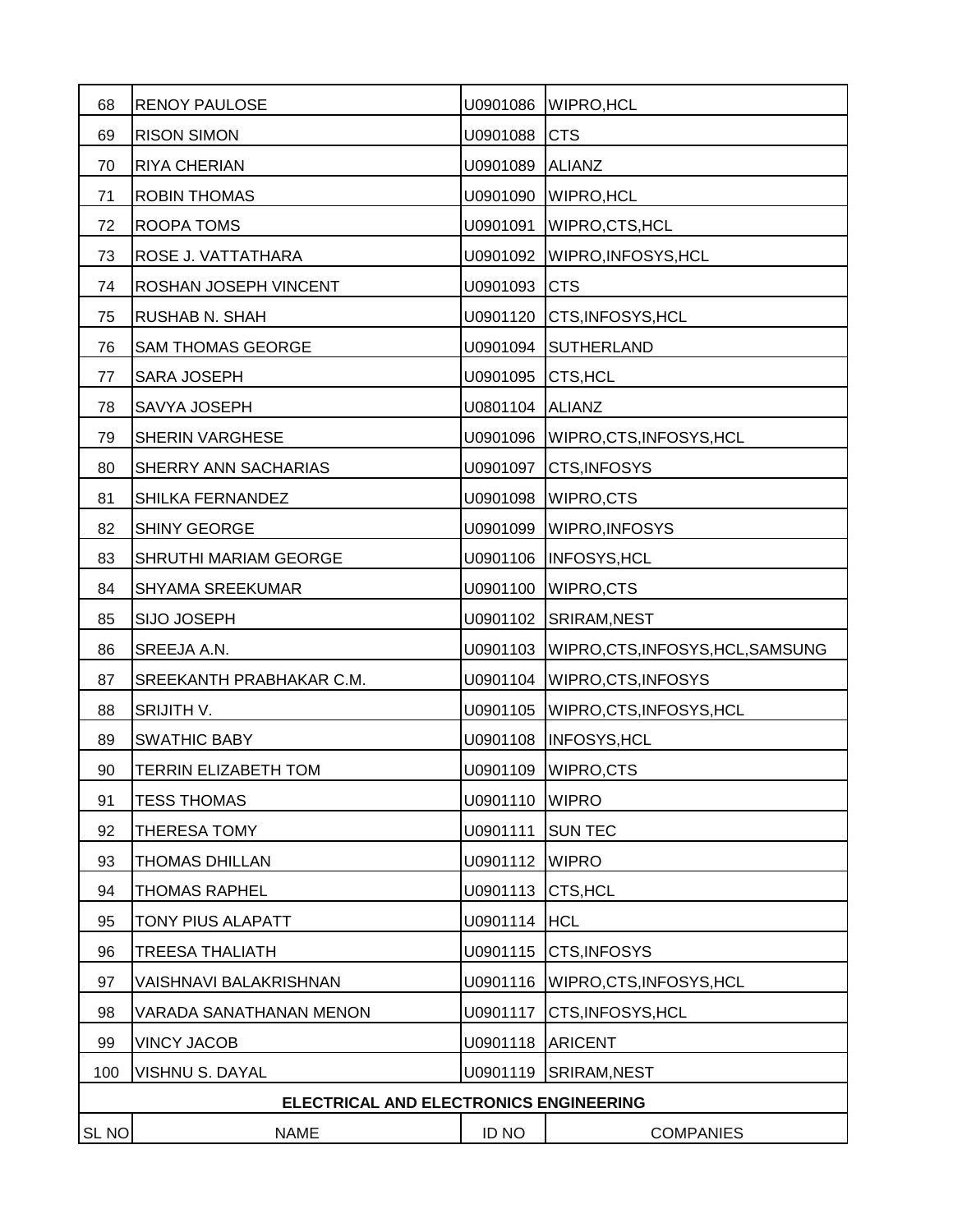| 1              | A. A. SNEHA MEHRIN           | U0905001 | <b>INFOSYS, HCL</b>      |
|----------------|------------------------------|----------|--------------------------|
| $\overline{2}$ | <b>ALEX GEORGE</b>           | U0905004 | <b>IBS</b>               |
| 3              | <b>ALEX JOSE</b>             | U0903007 | <b>MU SIGMA</b>          |
| 4              | AMBILY GEJO ANTONY           | U0905006 | <b>HCL</b>               |
| 5              | AMBILY VIJAYAKUMAR           | U0905007 | <b>HCL</b>               |
| 6              | <b>AMRITA PRABHU</b>         | U0905008 | WIPRO, CTS, INFOSYS, HCL |
| $\overline{7}$ | AMRUTH MURALI P.M.           | U0905009 | CTS, INFOSYS, HCL        |
| 8              | ANJALI R.                    | U0905010 | WIPRO,CTS,INFOSYS,HCL    |
| 9              | ANTONY TIJU THEOPHINE        | U0905011 | <b>SUN TEC</b>           |
| 10             | <b>ARCHANA THOMAS</b>        | U0905012 | <b>WIPRO,CTS</b>         |
| 11             | ATHIRA S.                    | U0905013 | WIPRO, HCL               |
| 12             | AUGUSTINE JERRY JOSE A.      | U0905014 | <b>VERTEX, IN KOCHI</b>  |
| 13             | CHINNU FINCY                 | U0905015 | <b>HCL</b>               |
| 14             | DHANYA THOMAS                | U0905016 | CTS, INFOSYS, HCL        |
| 15             | ELDO BENNY                   | U0905017 | <b>UST</b>               |
| 16             | <b>GADHA SATISH</b>          | U0905018 | WIPRO, CTS, HCL          |
| 17             | <b>GEETHU B. NAIR</b>        | U0905019 | WIPRO, CTS, HCL          |
| 18             | <b>JACKSON JOY</b>           | U0905021 | <b>INFOSYS, HCL</b>      |
| 19             | <b>JACOB PHILIP</b>          | U0905022 | WIPRO, CTS, INFOSYS, HCL |
| 20             | JAYADEEP V. J.               | U0905023 | <b>WIPRO, HCL</b>        |
| 21             | <b>JOEL GEORGE</b>           | U0905026 | <b>CTS</b>               |
| 22             | <b>JOEMON DAVIS</b>          | U0905027 | CTS, INFOSYS, HCL        |
| 23             | <b>JOHN PRATHAP</b>          | U0905028 | <b>HCL</b>               |
| 24             | JOHNSON JAMES KANJIRATHINKAL | U0905029 | <b>MOB ME</b>            |
| 25             | JOSNA JOSE MUNDENCHERRY      | U0905031 | WIPRO,CTS                |
| 26             | K. JESNA                     | U0905032 | WIPRO,CTS                |
| 27             | KERINA SUSAN MAMMEN          | U0905033 | WIPRO, INFOSYS, HCL      |
| 28             | KHADEEJA RAMEEN              | U0905034 | <b>INFOSYS</b>           |
| 29             | KRISHNANAND V. SHENOY        | U0905035 | WIPRO, INFOSYS, HCL      |
| 30             | <b>LUXY XAVIER</b>           | U0905036 | WIPRO, CTS, INFOSYS, HCL |
| 31             | <b>MITHUN MATHEW</b>         | U0905039 | <b>CHAYOWO</b>           |
| 32             | MONISH DANIEL E              | U0905061 | <b>IBS</b>               |
| 33             | NAMITHA RAMACHANDRAN         | U0905040 | INFOSYS, HCL             |
| 34             | NAVEEN CHACKO MATHEW         | U0905041 | WIPRO, CTS, INFOSYS, HCL |
| 35             | <b>NEEBA MERIN THOMAS</b>    | U0905042 | <b>HCL</b>               |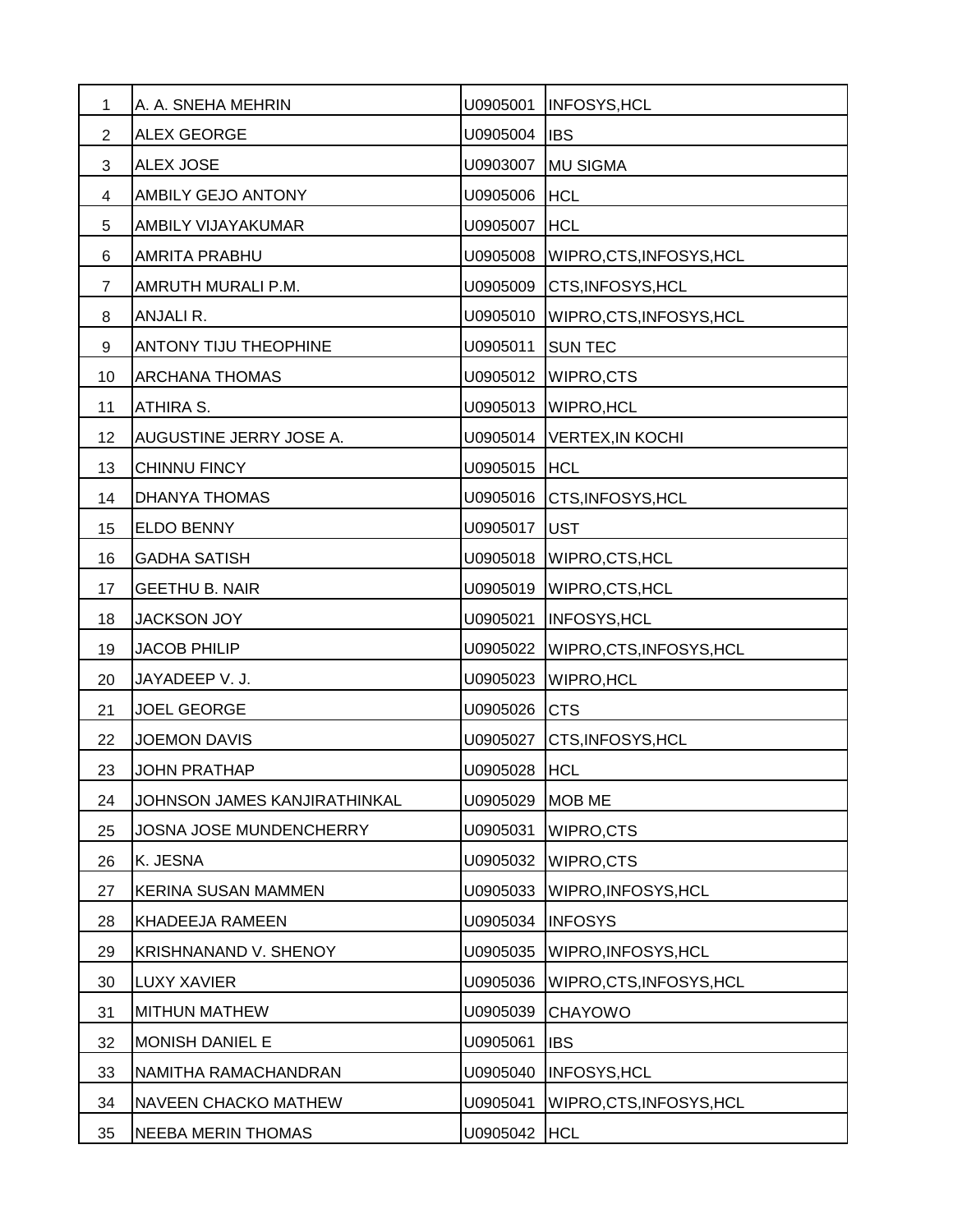| 36               | <b>NIKITA NELSON</b>            | U0905043          | CTS, HCL                  |
|------------------|---------------------------------|-------------------|---------------------------|
| 37               | PADMA KURUP                     | U0905044 CTS, HCL |                           |
| 38               | PREETHI CHANDRA                 | U0905045          | WIPRO, CTS, INFOSYS, HCL  |
| 39               | RADHIKA S.                      | U0905046          | <b>CTS</b>                |
| 40               | RUKZANA B. HAROON               | U0905049          | CTS, INFOSYS, HCL         |
| 41               | <b>SHRUTI JOSE</b>              | U0905052          | <b>WIPRO, HCL</b>         |
| 42               | SNEHA REBECCA KOSHY             | U0905053          | <b>WIPRO</b>              |
| 43               | <b>SUSAN FRANCIS POTHANIKAT</b> | U0905055          | <b>WIPRO</b>              |
| 44               | SWETHA S. PAI                   | U0905056          | WIPRO,CTS,INFOSYS,V GUARD |
| 45               | VIPIN DAS A.K.                  | U0905058          | WIPRO,CTS,HCL             |
| 46               | <b>VIVEK PRASAD</b>             | U0905059          | <b>WIPRO, HCL</b>         |
| 47               | YASHILA AMY JACOB               | U0905060          | <b>SUTHERLAND</b>         |
|                  | <b>INFORMATION TECHNOLOGY</b>   |                   |                           |
| SL <sub>NO</sub> | <b>NAME</b>                     | <b>ID NO</b>      | <b>COMPANIES</b>          |
| 1                | ALAN MATHEW MALIAKAL            | U0904002 CTS, HCL |                           |
| $\overline{2}$   | <b>ALEENA NAZAR</b>             | U0904003          | WIPRO, CTS, HCL           |
| 3                | ANN GRACE ATTOKAREN             | U0904005          | <b>HCL</b>                |
| 4                | ARATHI A.                       | U0904008          | <b>CTS</b>                |
| 5                | ARCHANA MOHAN                   | U0904009          | WIPRO, CTS, HCL           |
| 6                | ASHIK SHUKOOR V.                | U0904011          | <b>UST</b>                |
| $\overline{7}$   | <b>ASHWIN THOMAS</b>            | U0904012          | WIPRO, CTS, HCL           |
| 8                | <b>ASWIN</b>                    | U0904013          | WIPRO, CTS, INFOSYS, HCL  |
| 9                | <b>CHRISTYMOL AUGUSTINE</b>     | U0904017          | <b>COLAN</b>              |
| 10               | <b>GREESHMA TONY</b>            | U0904020          | <b>TURNERS</b>            |
| 11               | <b>IONA SUDHEENDRAN</b>         | U0904021          | <b>HCL</b>                |
| 12               | <b>JOS RAPHEAL</b>              | U0905030          | <b>TELENOVA</b>           |
| 13               | <b>LIZA MARIAM GEORGE</b>       | U0904022          | CTS, HCL                  |
| 14               | <b>MIDHU SABU</b>               | U0904026          | <b>HCL</b>                |
| 15               | MIDHUN DEVASSY                  | U0904027          | <b>TELENOVA</b>           |
| 16               | NAJATH K. NAZARUDHEEN           | U0904028          | <b>HCL</b>                |
| 17               | NEETHU ITTEERA                  | U0904029          | <b>TELENOVA</b>           |
| 18               | NITYA MINI VENUGOPAL            | U0904033          | CTS, HCL                  |
| 19               | RIA JACOB K.                    | U0904034          | <b>COLAN</b>              |
| 20               | SITHARA SEBASTIAN               | U0904036          | CTS, HCL                  |
| 21               | SMITHA J.                       | U0902048          | WIPRO, CTS, INFOSYS, HCL  |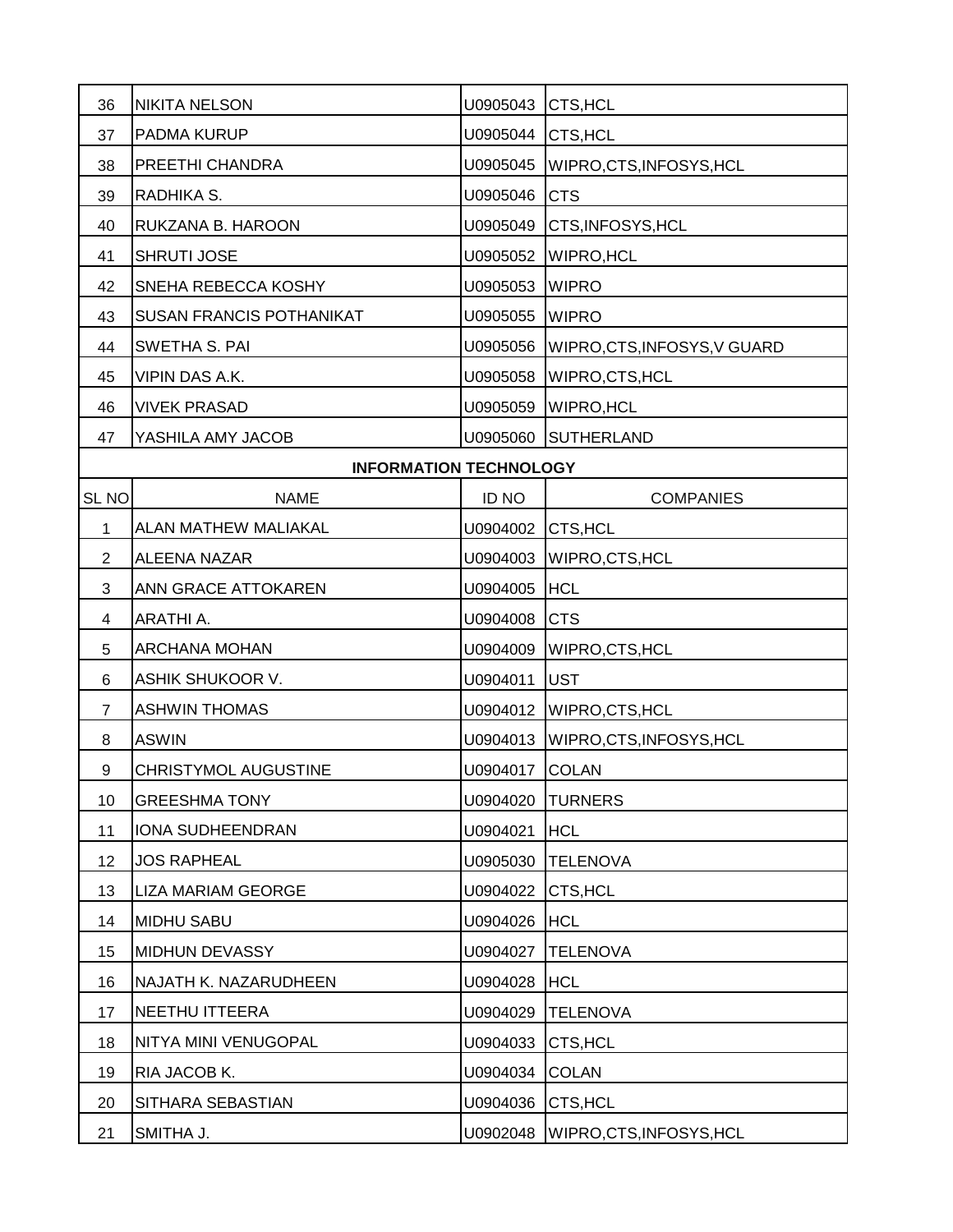| ົ<br>∠∠ | SMITHU IZUDHEEN         | U0904037 | TECHNOVIA      |
|---------|-------------------------|----------|----------------|
| つつ      | VANDANA CHANDRASEKHARAN | U0904039 | <b>INFOSYS</b> |

AS ON 5/8/2014